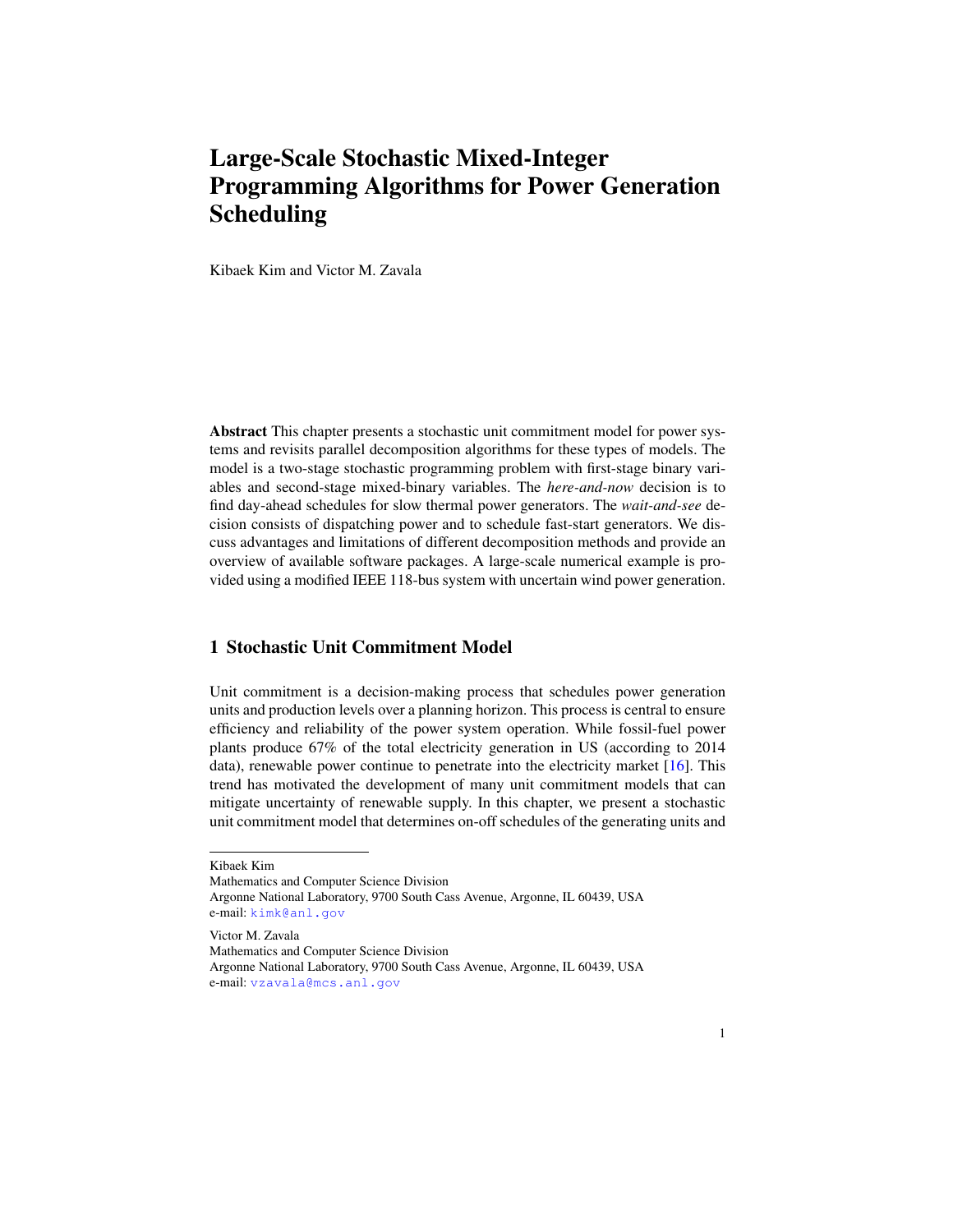operation levels with the objective of cost minimization under uncertain renewable generation. We focus on a day-ahead hourly scheduling of fast and slow generators subject to real-time wind power supply for a 24-hour planning horizon. We use this model to motivate different algorithmic approaches to solve these types of problems.

We let  $\mathcal{T} := \{1, ..., T\}$  be the set of time periods in the planning horizon. Assume that we have a set  $W$  of wind power generators and that the generation level *W*<sub>*jwt*</sub> from each generator  $w \in W$  is given for each scenario  $j \in \mathcal{S}$  and at time  $t \in \mathcal{T}$ . We also assume that the set  $\mathcal{S} := \{1, \ldots, S\}$  has only a finite number of scenarios with corresponding probabilities  $\{\pi_1, \ldots, \pi_S\}$ . We let  $\mathscr G$  be the set of generators considered in the model, and we let  $\mathcal{G}_s$ ,  $\mathcal{G}_f$  be the set of slow generators and fast generators, respectively. Assume that the slow generators are required to be scheduled a day ahead whereas the fast generators can start on demand (i.e., in real-time). Each generator  $g \in \mathscr{G}$  starts up, operates, and shuts down at the corresponding costs  $C_g^{\text{up}}$ ,  $C_g^{\text{fx}}$  and  $C_g^{\text{dn}}$ , respectively. We denote the binary decision variables indicating whether generator *g* is on or off for each scenario *j* at time *t* as  $x_{jet}$ . We also denote the binary decision variables indicating whether generator *g* starts up (or shut down) for each scenario *j* at time *t* by  $u_{jet}$  (or  $v_{jet}$ , respectively).

#### Logical constraints for commitment, startup and shutdown decisions

The logical relations between commitment, startup, and shutdown decisions are given by

<span id="page-1-0"></span>
$$
1 - x_{jg(t-1)} \ge u_{jgt}, \forall j \in \mathcal{S}, g \in \mathcal{G}, t \in \mathcal{T},
$$
\n<sup>(1)</sup>

$$
x_{jg(t-1)} \ge v_{jgt}, \forall j \in \mathcal{S}, g \in \mathcal{G}, t \in \mathcal{T},
$$
\n
$$
(2)
$$

$$
x_{jgt} - x_{jg(t-1)} = u_{jgt} - v_{jgt}, \forall j \in \mathcal{S}, g \in \mathcal{G}, t \in \mathcal{T},
$$
\n(3)

where the initial status  $x_{i\epsilon0}$  of generator g is given for each scenario  $j \in \mathscr{S}$ . Each generator *g* has minimum up and down time denoted by  $UT_g$  and  $DT_g$ , respectively. Hence, we have the following constraints

$$
x_{jgt} \geq \sum_{\tau = \max\{1, t - UT_g + 1\}}^{t} u_{jgt}, \ \forall j \in \mathcal{S}, g \in \mathcal{G}, t \in \mathcal{T},
$$
\n
$$
(4)
$$

$$
1 - x_{jgt} \ge \sum_{\tau = \max\{1, t - DT_g + 1\}}^{t} u_{jgt}, \ \forall j \in \mathcal{S}, g \in \mathcal{G}, t \in \mathcal{T},
$$
 (5)

with the initial operating status

$$
x_{jgt} = 1, \forall j \in \mathcal{S}, g \in \mathcal{G}, t \in \{1, \dots, UT_g^{\text{init}}\},\tag{6}
$$

$$
x_{jgt} = 0, \forall j \in \mathcal{S}, g \in \mathcal{G}, t \in \{1, \dots, DT_g^{\text{init}}\},\tag{7}
$$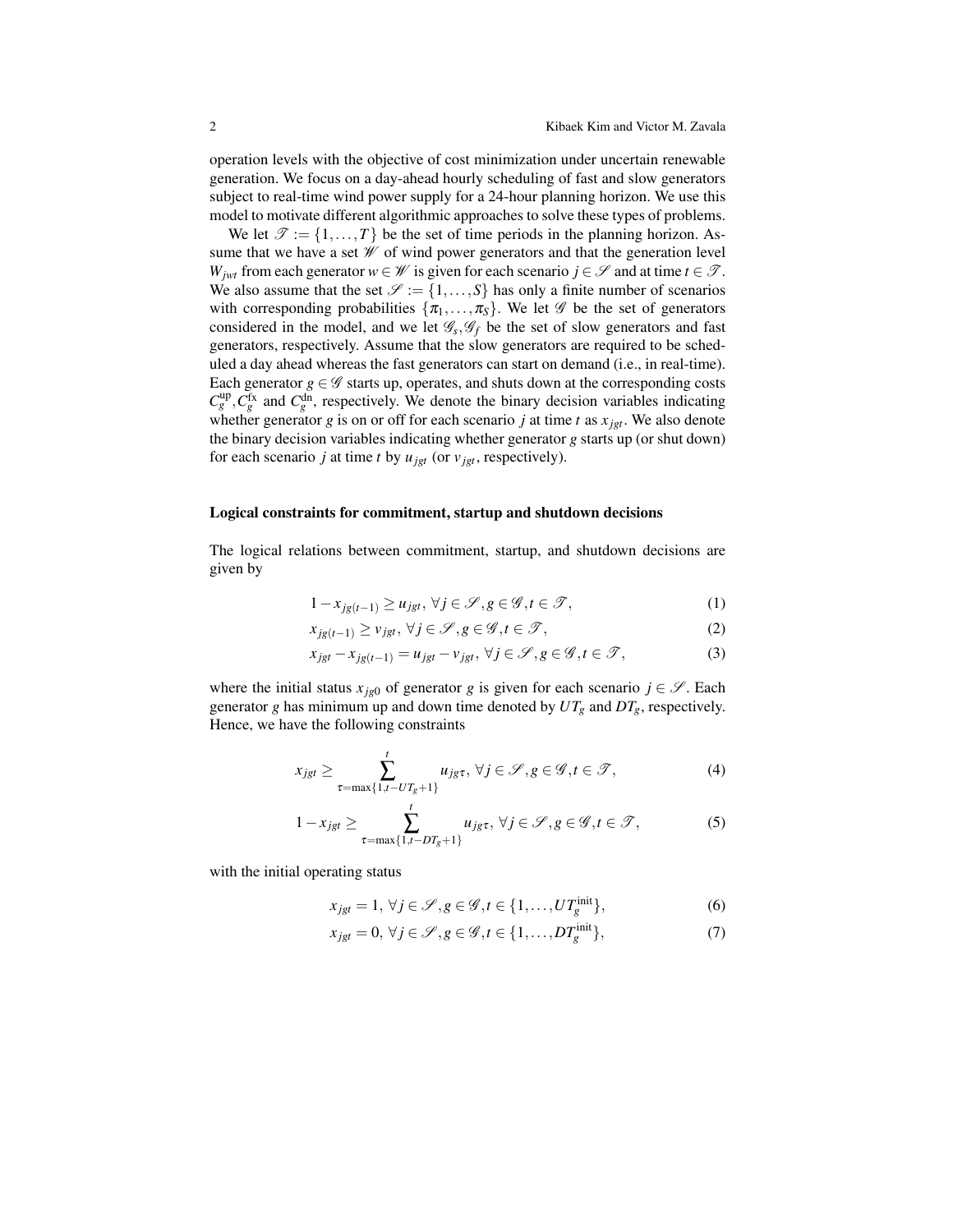where  $UT_g^{\text{init}}$  and  $DT_g^{\text{init}}$  are the initial uptime and downtime of generator  $g \in \mathscr{G}$ , respectively. The decisions for each slow generator should be the same for all the scenarios, because the slow generators cannot be adjusted in real-time. This is called the *nonanticipativity constraint* and can be expressed mathematically as

<span id="page-2-2"></span>
$$
x_{igt} = x_{jgt}, u_{igt} = u_{jgt}, v_{igt} = v_{jgt}, \forall i, j \in \mathcal{S}, g \in \mathcal{G}_s, t \in \mathcal{T}.
$$
 (8)

#### Generation limits, spinning reserve requirement and ramping constraints

The model also determines the production levels  $p_{jgt}$  and spinning reserve amounts  $s_{jgt}$  of generator *g* at time *t* for each scenario *j*. The limitations of generation level are

$$
P_g^{\min} x_{jgt} \le p_{jgt} \le P_g^{\max} x_{jgt} - s_{jgt}, \ \forall j \in \mathcal{S}, g \in \mathcal{G}, t \in \mathcal{T},\tag{9}
$$

where  $P_g^{\text{min}}$  and  $P_g^{\text{max}}$  are the minimal and maximal levels of generator  $g \in \mathscr{G}$ , respectively. The generation rates are physically constrained according to

$$
-RD_{g} \le p_{jgt} - p_{jg(t-1)} \le RU_{g} - s_{jgt}, \forall j \in \mathcal{S}, g \in \mathcal{G}, t \in \mathcal{T},\tag{10}
$$

$$
s_{jgt} \le RC_g x_{jgt}, \forall j \in \mathcal{S}, g \in \mathcal{G}, t \in \mathcal{T},\tag{11}
$$

where *RD<sup>g</sup>* and *RU<sup>g</sup>* are the minimal and maximal rates of generation change for each generator  $g \in \mathscr{G}$ , respectively,  $RC_g$  is the ramping capacity of generator g, and the initial production level  $p_{jg0}$  of generator  $g$  is given for each scenario  $s$ . The constraints [\(10\)](#page-2-0)-[\(11\)](#page-2-1) are called *ramping constraints*. The spinning reserve requirement *SR<sup>t</sup>* is given by

<span id="page-2-1"></span><span id="page-2-0"></span>
$$
\sum_{g \in \mathcal{G}} s_{igt} \ge SR_t, \,\forall j \in \mathcal{S}, t \in \mathcal{T}.\tag{12}
$$

#### Flow balance and transmission line capacity constraints

The system balance between the net generation level and load is given by

$$
\sum_{g \in \mathcal{G}} p_{jgt} = \sum_{n \in \mathcal{N}} D_{jnt} - \sum_{w \in \mathcal{W}} W_{jwt}, \,\forall j \in \mathcal{S}, t \in \mathcal{T},\tag{13}
$$

where  $D_{jnt}$  is the demand load of bus *n* at time *t* for each scenario *j*. We let  $\mathscr L$ be the set of transmission lines where each line  $l \in \mathcal{L}$  has minimal and maximal capacities denoted by  $F_l^{\text{min}}$  and  $F_l^{\text{max}}$ , respectively. We let  $L_{ln}$  be the load shift factor of transmission line *l* with respect to bus *n* for each  $l \in \mathcal{L}$  and  $n \in \mathcal{N}$ . The load shift factor is also known as power transfer distribution factor that represent the change of power flow on line *l* with respect to an change in injection at bus *n*. The transmission line capacity is constrained as follows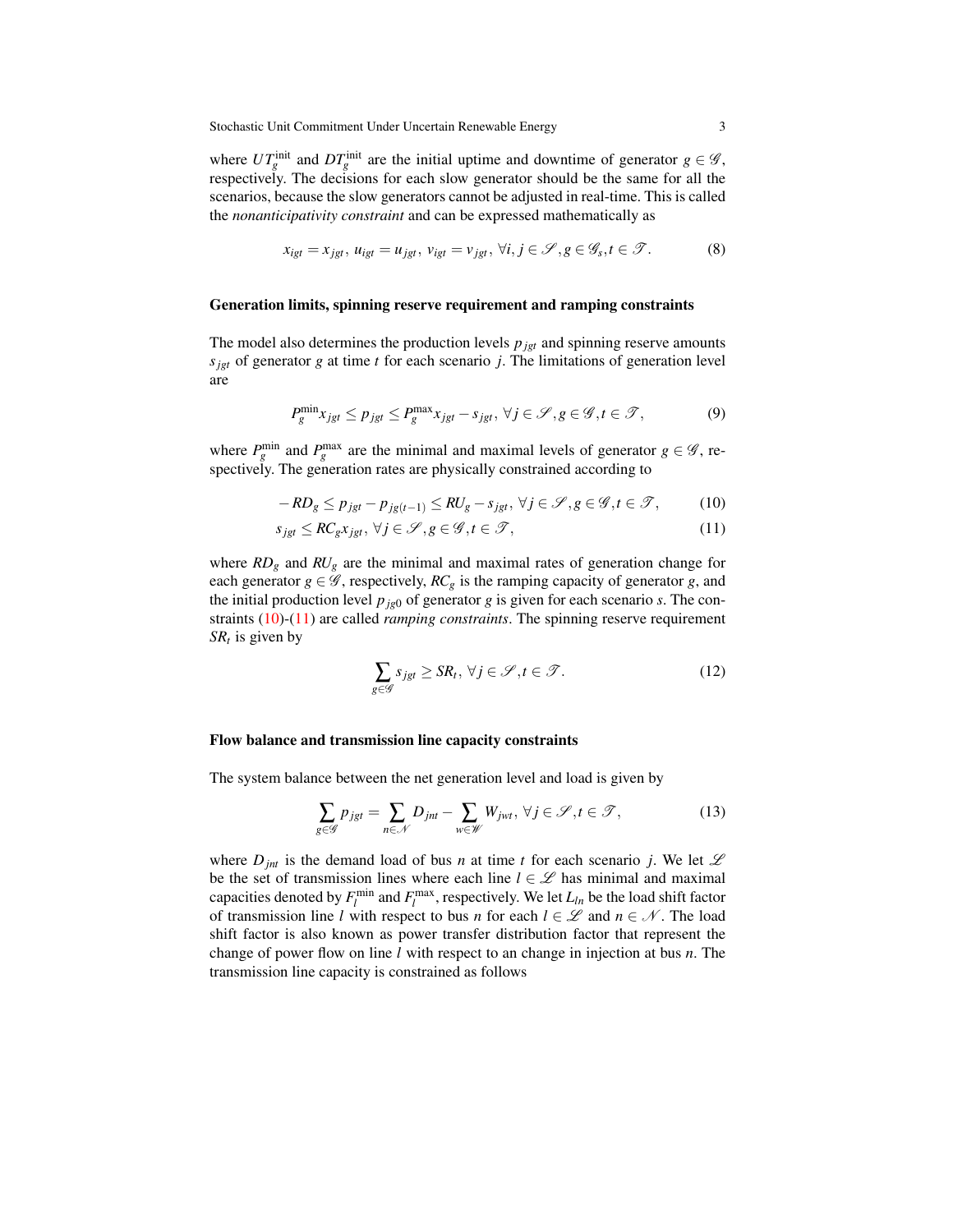4 Kibaek Kim and Victor M. Zavala

$$
F_l^{\min} \le \sum_{g \in \mathcal{G}} L_{ln(g)} p_{jgt} - \sum_{n \in \mathcal{N}} L_{ln} D_{jnt} + \sum_{w \in \mathcal{W}} L_{ln(w)} W_{jwt} \le F_l^{\max},
$$
  
\n
$$
\forall j \in \mathcal{S}, l \in \mathcal{L}, t \in \mathcal{T},
$$
\n(14)

where  $n(g)$  and  $n(w)$  are respectively the indices of buses where generator g and wind farm *w* are located.

#### Piecewise linear objective function

The objective function is the expected cost of operating generators and electricity production. While the cost functions of commitment, start-up and, shutdown are linear, the production cost is a nonlinear function that is often approximated by a piecewise linear function. Let  $K$  be the set of linear segments to approximate the cost function. We let *qjgkt* be the production level of generator *g* at cost segment *k* at time *t* for a given scenario *j*, and we let  $Q_{gk}^{\max}$  be the maximum production limit of generator *g* at cost  $C_{gk}^{mar}$  of segment *k*. The piecewise linear approximation of the cost function is achieved by adding the constraints

$$
q_{\text{j}gkt} \le Q_{gk}^{\max} x_{\text{j}gt}, \,\forall j \in \mathcal{S}, g \in \mathcal{G}, k \in \mathcal{K}, t \in \mathcal{T},\tag{15}
$$

<span id="page-3-1"></span><span id="page-3-0"></span>
$$
p_{jgt} = P_g^{\min} x_{jgt} + \sum_{k \in \mathcal{K}} q_{jgtt}, \ \forall j \in \mathcal{S}, g \in \mathcal{G}, t \in \mathcal{T}.
$$
 (16)

#### Stochastic mixed-integer programming (SMIP) formulation

The stochastic unit commitment model is formulated as follows:

$$
\min \sum_{j \in \mathcal{S}} \sum_{t \in \mathcal{I}} \sum_{g \in \mathcal{G}} \pi_j \left( C_g^{\text{fx}} x_{jgt} + C_g^{\text{up}} u_{jgt} + C_g^{\text{dn}} v_{jgt} + \sum_{k \in \mathcal{K}} C_{gk}^{\text{mar}} q_{jgt} \right) \tag{17a}
$$

s.t. 
$$
(1) - (16)
$$
 (17b)

$$
x_{jgt} \in \{0, 1\}, 0 \le u_{jgt}, v_{jgt} \le 1, p_{jgt}, q_{jgt}, s_{jgt} \ge 0,
$$
  
\n
$$
\forall j \in \mathcal{S}, g \in \mathcal{G}, k \in \mathcal{K}, t \in \mathcal{I}
$$
 (17c)

This is a two-stage stochastic mixed-integer program (SMIP) where the first-stage variables represent commitment, startup, and shutdown decisions of slow generators and the second-stage variables represent all the other decisions including those of fast generators for each scenario  $j \in \mathcal{S}$ . The objective function [\(17a\)](#page-3-1) is the expected cost of operating generators and producing electricity during the planning horizon  $\mathscr{T}$ . Note that the integrality restriction is implicitly imposed on variables  $u_{jgt}$  and  $v_{\text{jet}}$  for any given binary value  $x_{\text{jet}}$ .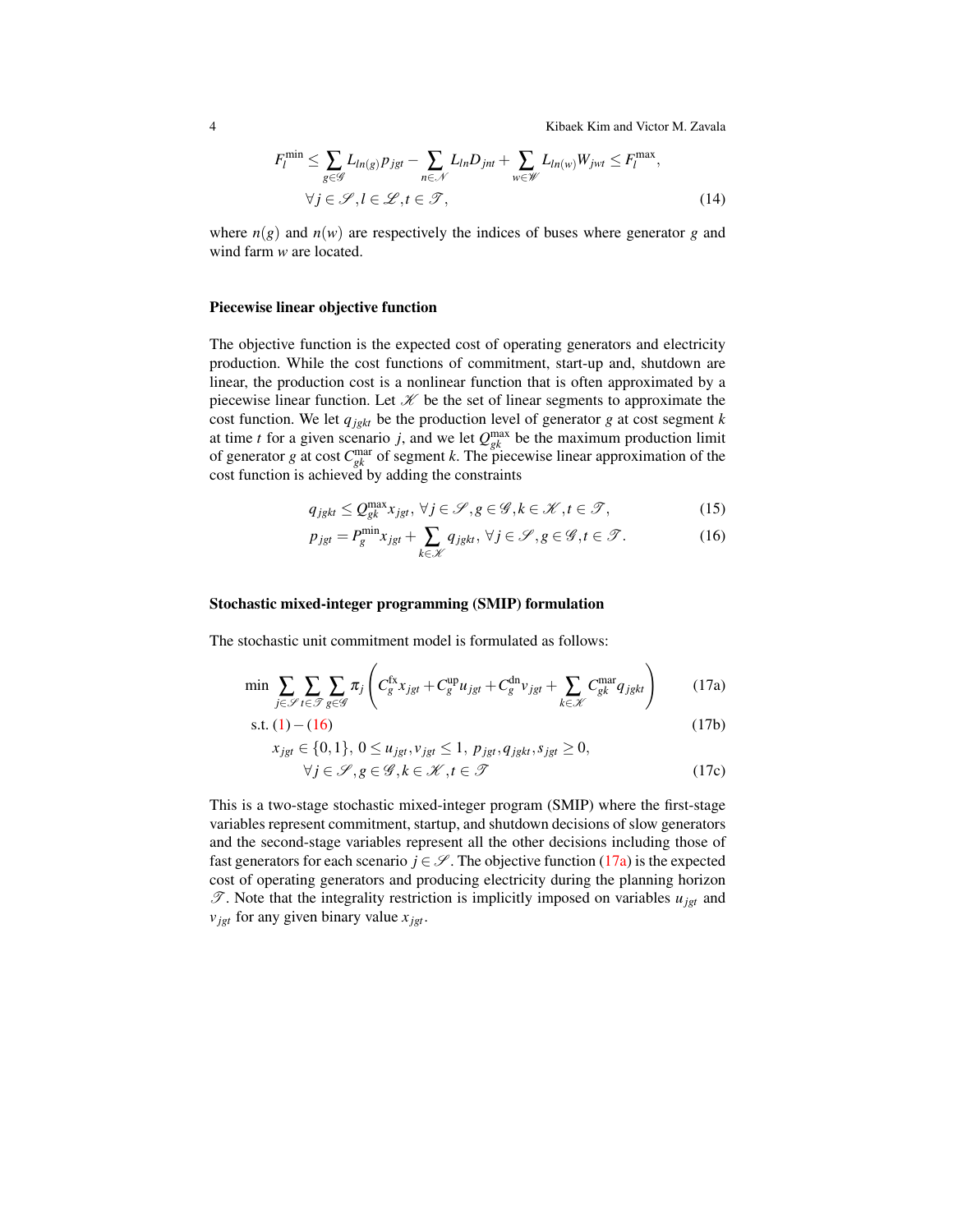#### Technical challenges of SMIP

The SMIP is a challenging problem because the dimensionality increases in the number of scenarios and because the objective function is nonconvex and discontinuous in the first-stage variables. The dimensionality of SMIP makes linear algebra operations in simplex procedures very expensive. Moreover, even the LP relaxation of the problem might not fit in memory. Consequently, off-the-shelf branch-and-cut solvers are limited to problems with few scenarios. To address this issue, different decomposition methods have been proposed in the past. Benders decomposition (also known as the L-shaped method) has been the most popular method for solving SMIPs but this algorithm does not have convergence guarantees when integer variables are present in the second stage (e.g., startup and shutdown of fast generators). Consequently, we are interested in decomposition methods that can solve SMIP to optimality or at least provide good upper and/or lower bounds. This can be achieved using a variety of methods such as dual decomposition and progressive hedging. Dual decomposition is implemented in the open-source package DSP [\[11\]](#page-17-1) while progressive hedging is implemented in PySP [\[18\]](#page-17-2). DSP provides a Julia-based modeling interface (i.e., StochJuMP [\[10\]](#page-17-3)) while PySP provides a Python-based modeling interface. The ddsip package [\[14\]](#page-17-4) also implements a dual decomposition method, but does not support model specification through a standard file format (i.e., SMPS [\[4\]](#page-17-5)) and algebraic modeling languages.

## <span id="page-4-3"></span>2 Scenario Decomposition

In this section, we present scenario decomposition methods for the stochastic unit commitment (UC) model presented in Section [1.](#page-0-0) For simplicity, we write the stochastic UC model in the general form

$$
z = \min_{x_j, y_j} \sum_{j \in \mathcal{S}} \pi_j \left( c^T x_j + q_j^T y_j \right) \tag{18a}
$$

<span id="page-4-2"></span>s.t. 
$$
\sum_{j \in \mathscr{S}} H_j x_j = 0, \quad (\lambda)
$$
 (18b)

<span id="page-4-1"></span><span id="page-4-0"></span>
$$
(x_j, y_j) \in G_j, \,\forall j \in \mathscr{S},\tag{18c}
$$

where  $x$  is the first-stage decision vector and  $y_j$  is the second-stage decision vector for each scenario  $j \in \mathcal{S}$ . Equation [\(18b\)](#page-4-0) represents the nonanticipativity constraints [\(8\)](#page-2-2) with a suitable matrix  $H_j \in \mathbb{R}^{S \cdot n_1 \times n_1}$ , and  $\lambda \in \mathbb{R}^{S \cdot n_1}$  is the corresponding dual variable. In equation [\(18c\)](#page-4-1), the set  $G_i$  of feasible solutions is defined by all the constraints except for the nonanticipativity constraints.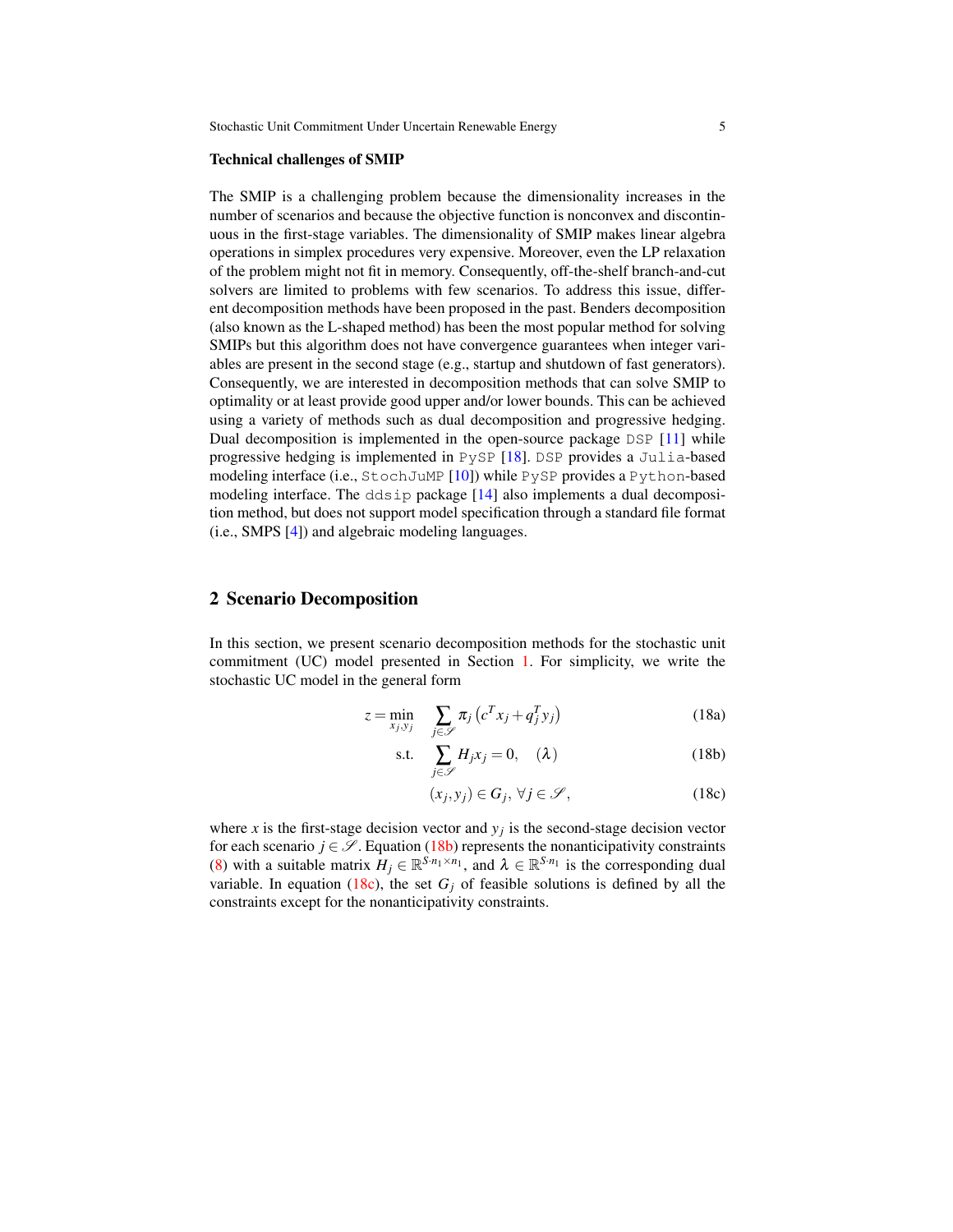## *2.1 Dual Decomposition*

Dual decomposition was first proposed in [\[5\]](#page-17-6). This method applies a Lagrangian relaxation of the nonanticipativity constraints [\(8\)](#page-2-2) to obtain the Lagrangian dual function

$$
D(\lambda) := \min_{x_j, y_j} \left\{ \sum_{j \in \mathscr{S}} L_j(x_j, y_j, \lambda) : (x_j, y_j) \in G_j, \ \forall j \in \mathscr{S} \right\},\tag{19}
$$

where

$$
L_j(x_j, y_j, \lambda) := \pi_j \left( c^T x_j + q_j^T y_j \right) + \lambda^T (H_j x_j).
$$
 (20)

For fixed  $\lambda$ , the Lagrangian dual function can be decomposed as

<span id="page-5-2"></span>
$$
D(\lambda) = \sum_{j \in \mathcal{S}} D_j(\lambda),\tag{21}
$$

where

$$
D_j(\lambda) := \min_{x_j, y_j} \{ L_j(x_j, y_j, \lambda) : (x_j, y_j) \in G_j \}.
$$
 (22)

We thus seek to obtain the best lower bound for  $(18)$  by solving the Lagrangian dual problem:

<span id="page-5-1"></span><span id="page-5-0"></span>
$$
z_{\text{LD}} := \max_{\lambda} \sum_{j \in \mathscr{S}} D_j(\lambda). \tag{23}
$$

The following Proposition [1](#page-5-0) is an important property of the Lagrangian relaxation, which shows the tightness of the lower bound  $z_{LD}$  [\[8\]](#page-17-7).

Proposition 1. *The optimal value zLD of the Lagrangian dual problem* [\(23\)](#page-5-1) *is equal to the optimal value of the following linear program,*

$$
\min_{x_j, y_j} \left\{ \sum_{j \in \mathscr{S}} \pi_j \left( c^T x_j + q_j^T y_j \right) : \sum_{j \in \mathscr{S}} H_j x_j = 0, \ (x_j, y_j) \in conv(G_j), \ \forall j \in \mathscr{S} \right\}, \tag{24}
$$

*where conv* $(G_j)$  *denotes the convex hull of*  $G_j$ *. Moreover,*  $z_{LD} \geq z_{LP}$  *holds, where zLP is the optimal value of the linear programming relaxation of* [\(18\)](#page-4-2)*.*

## 2.1.1 Subgradient Method

Subgradient methods have been widely used in nonsmooth optimization. Let  $\lambda^k$  be the dual variable at iteration  $k \geq 0$ , and let  $x_s^k$  be an optimal solution of [\(22\)](#page-5-2) for given  $\lambda^k$ . The dual variable is updated as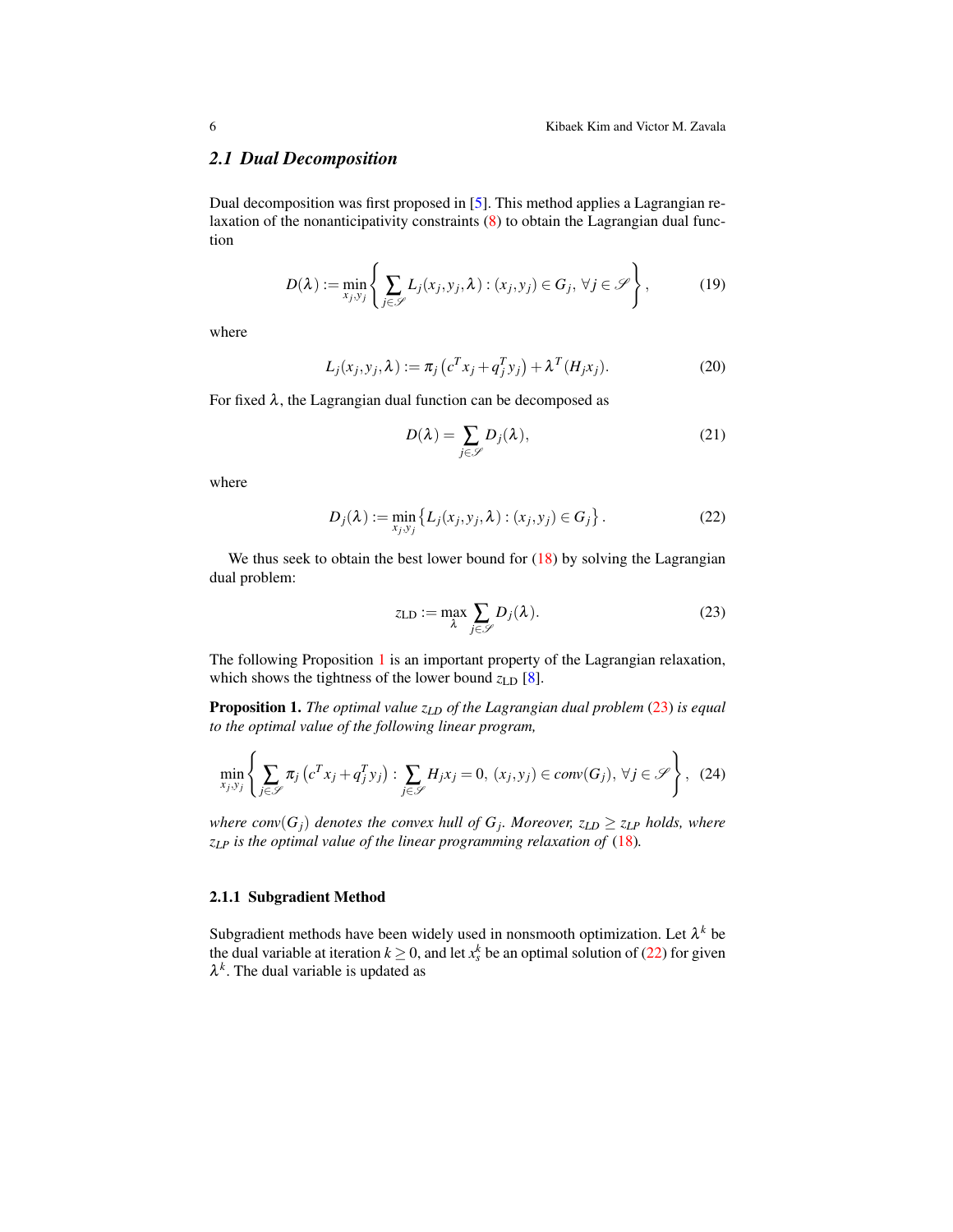Stochastic Unit Commitment Under Uncertain Renewable Energy 7

$$
\lambda^{k+1} = \lambda^k - \alpha_k \sum_{j \in \mathcal{S}} H_j x_j^k, \tag{25}
$$

where  $\alpha_k \in (0,1]$  is the step size. This method updates the duals by using a subgradient of  $D(\lambda)$  at  $\lambda^k$ , denoted by  $\sum_{j \in \mathcal{S}} H_j x_j^k$ . Different step-size rules have been studied for subgradient methods [\[3\]](#page-16-0). For example in [\[6\]](#page-17-8), the step size  $\alpha_k$  is given by

$$
\alpha_k := \beta_k \frac{z_{\text{UB}} - D(\lambda^k)}{\left\| \sum_{j \in \mathcal{S}} H_j x_j^k \right\|_2^2},\tag{26}
$$

where  $z_{UB}$  is the objective value of the best-known feasible solution to  $(18)$  up to iteration *k* and  $\beta_k$  is a user-defined positive scalar. The subgradient method is summarized in Algorithm [1.](#page-6-0)

<span id="page-6-0"></span>Algorithm 1 Dual Decomposition Based on Subgradient Method (DD-Sub)

1: Set  $k \leftarrow 0$ ,  $z_{LB} \leftarrow -\infty$ ,  $z_{UB} \leftarrow \infty$  and  $\gamma \leftarrow 0$ . 2:  $loop$ <br>3:  $S($ 3: SOLVE [\(22\)](#page-5-2) to obtain  $D_j(\lambda^k)$  and  $(x_j^k, y_j^k)$  for given  $\lambda^k$  and for all  $j \in \mathcal{S}$ 4: if  $D(\lambda^k) > z_{LB}$  then 5:  $z_{LB} \leftarrow D(\lambda^k)$ 6: else 7:  $\gamma \leftarrow \gamma + 1$ <br>8: **if**  $\gamma = \gamma^{\text{max}}$ 8: if  $\gamma = \gamma^{\text{max}}$  then 9:  $\beta_k \leftarrow 0.5\beta_k$  and  $\gamma \leftarrow 0$ 10: end if 11: end if 12: UPDATE  $z_{UB}$  for given  $x_s^k$ 13:  $k \leftarrow k+1$ 14: end loop

Algorithm [1](#page-6-0) is initialized with user-defined parameters  $\lambda^0$ ,  $\gamma^{\text{max}}$ , and  $\beta_0$  and reduces  $\beta_k$  by a half when the best lower bound  $z_{LB}$  is not improved for the last  $\gamma^{\text{max}}$ iterations (lines 8-10). The best upper bound  $z_{UB}$  may be obtained by solving  $(18)$ for fixed  $x_s^k$  (line 12). An important limitation of subgradient methods is that it is not possible to prove finite termination [\[6\]](#page-17-8).

### 2.1.2 Cutting-Plane Method

<span id="page-6-1"></span>The cutting-plane method is an outer approximation scheme that solves the Lagrangian dual problem by iteratively adding linear inequalities. The outer approximation of  $(23)$  at iteration *k* is given by the Lagrangian master problem: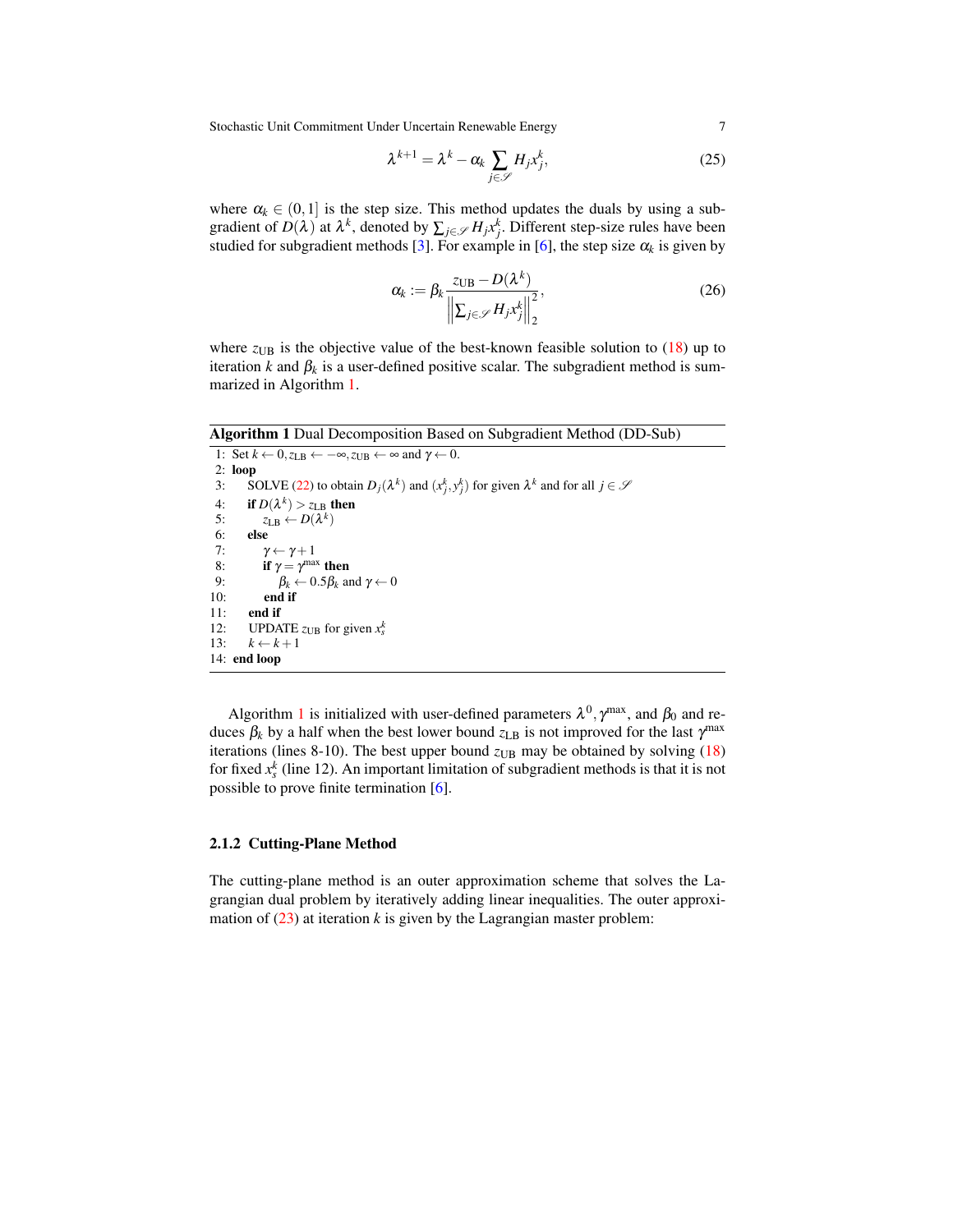8 Kibaek Kim and Victor M. Zavala

<span id="page-7-0"></span> $\mathscr S$ 

$$
m_k := \max_{\theta_j, \lambda} \sum_{j \in \mathscr{S}} \theta_j \tag{27a}
$$

$$
\text{s.t. } \theta_j \le D_j(\lambda^l) + \left(H_j x_j^l\right)^T (\lambda - \lambda^l), \,\forall j \in \mathcal{S},\, l = 0, 1, \dots, k. \tag{27b}
$$

The dual variable  $\lambda^{k+1}$  is obtained by solving the approximation [\(27\)](#page-6-1) at iteration *k*. We define the primal-dual solution of the Lagrangian master problem as the triplet  $(\theta, \lambda, \pi)$ . Here,  $\theta := (\theta_1, ..., \theta_S)$  and  $\pi := (\pi_1^0, ..., \pi_1^k, ..., \pi_S^0, ..., \pi_S^k)$ , where  $\pi_s^l$  are the dual variables of  $(27b)$ . The master problem  $(27)$  exhibits a dual block-angular structure that allows for parallelism in solving the master by using interior-point solver [\[13\]](#page-17-9). The method is summarized in Algorithm [2.](#page-7-1)

<span id="page-7-1"></span>

The function  $D_i(\lambda)$  is piecewise linear concave in  $\lambda$  supported by the linear inequalities  $(27b)$ . Assuming that the master problem  $(27)$  and the subproblem  $(22)$ can be solved to optimality, Algorithm [2](#page-7-1) terminates with an *optimal* solution of [\(23\)](#page-5-1) after a finite number of steps because the number of linear inequalities required to approximate  $D(\lambda)$  is finite. This gives the cutting-plame method a natural termination criterion (i.e.,  $m_{k-1} \leq D(\lambda^k)$ ). In other words, this criterion indicates that  $m_{k-1}$  matches the Lagrangian dual function  $D(\lambda^k)$  and thus the maximum of the Lagrangian master problem matches the maximum of the Lagrangian dual problem.

#### 2.1.3 Variants of the Cutting-Plane Method

The cutting-plane method is inherently unstable, and hence the solutions of the master problem  $(27)$  oscillate significantly when the Lagrangian dual  $(23)$  is not well approximated at the beginning of the iterations. Moreover, the solution also suffers from degeneracy. Several variants of the cutting-plane method have been proposed to overcome these issues. Here we present two variants.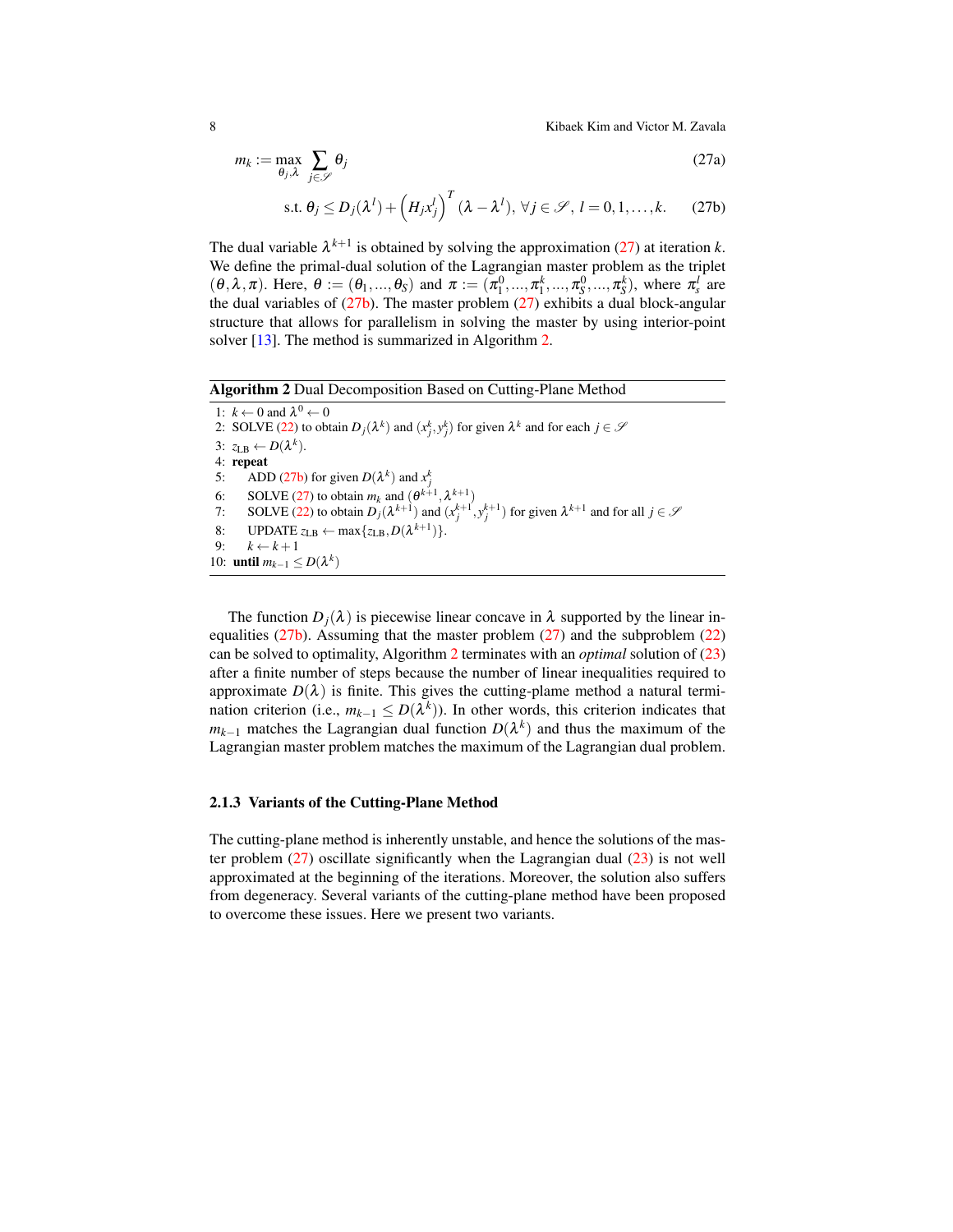Interior-Point Cutting-Plane Method

The interior-point method (IPM) with early termination criteria has been proposed in  $[11]$ . The IPM solves the master problem  $(27)$  suboptimally to find stronger cuts from interior feasible solutions and to avoid degeneracy.

The IPM checks the termination criteria in the following order:

1.  $\sum_{j\in\mathscr{S}}\theta_j^k \geq z_{\text{UB}}$ 2.  $g_k(\theta^k, \lambda^k, \mu^k) < \varepsilon_{\text{IPM}}^k$ 

Here,  $g_k(\theta^k, \lambda^k, \mu^k)$  is the relative duality gap of the primal-dual feasible solution  $(\theta^k, \lambda^k, \mu^k)$  of the master [\(27\)](#page-6-1) at iteration *k*. The tolerance  $\varepsilon_{IPM}^k$  can be made relaxed when the duality gap of the dual decomposition method is large and it is updated as follows:

<span id="page-8-0"></span>
$$
\varepsilon_{\text{IPM}}^k := \min \left\{ \varepsilon_{\text{IPM}}^{max}, \frac{g_{k-1}(\tilde{\theta}^{k-1}, \tilde{\pi}^{k-1})}{\delta} + \frac{\tilde{m}_{k-1} - \sum_{j \in \mathcal{S}} D_j(\tilde{\lambda}^{k-1})}{1 + |\tilde{m}_{k-1}|} \right\},\tag{28}
$$

#### <span id="page-8-1"></span>Algorithm 3 Dual Decomposition Based on Interior-Point Cutting-Plane Method (IPCPM)

1:  $k \leftarrow 0, \lambda^0 \leftarrow 0$  and  $z_{UB} \leftarrow \infty$ 2: SOLVE [\(22\)](#page-5-2) to obtain  $D_j(\lambda^k)$  and  $(x_j^k, y_j^k)$  for given  $\lambda^k$  and for each  $j \in \mathcal{S}$ 3: ADD cutting-planes [\(27b\)](#page-7-0) to the master [\(27\)](#page-6-1) for given  $D(\lambda^k)$  and  $x_j^k$ 4:  $z_{LB} \leftarrow D(\lambda^k)$ . 5: loop 6: SOLVE the master [\(27\)](#page-6-1) by the IPM to obtain  $(\theta^{k+1}, \lambda^{k+1})$ 7: SOLVE [\(22\)](#page-5-2) to obtain  $D_j(\lambda^{k+1})$  and  $(x_j^{k+1}, y_j^{k+1})$  for given  $\lambda^{k+1}$  and for each  $j \in \mathcal{S}$ 8: **if**  $(\theta^{k+1}, \lambda^{k+1})$  is obtained from the first termination criterion **then** 9: **if**  $\theta_j^{k+1} \leq D_j(\lambda^{k+1})$  for all  $j \in \mathcal{S}$  then 10: STOP 11: else 12: ADD cutting-planes [\(27b\)](#page-7-0) to the master [\(27\)](#page-6-1) for given  $D(\lambda^{k+1})$  and  $x_s^{k+1}$ 13: end if 14: **else if**  $(\theta^{k+1}, \lambda^{k+1})$  is obtained from the second termination criterion **then** 15: **if**  $\theta_j^{k+1} \leq D_j(\lambda^{k+1})$  for all  $j \in \mathcal{S}$  then 16: **if**  $\varepsilon_{\text{IPM}}^k > \varepsilon_{\text{Opt}}$  then 17: UPDATE  $\varepsilon_{\text{IPM}}^{k+1}$  from [\(28\)](#page-8-0) 18: else 19: STOP 20: end if 21: else 22: ADD cutting-planes [\(27b\)](#page-7-0) to the master [\(27\)](#page-6-1) for given  $D(\lambda^{k+1})$  and  $x_j^{k+1}$ 23: end if 24: end if 25:  $z_{\text{LB}} \leftarrow \max\{z_{\text{LB}}, D(\lambda^k)\}.$ 26:  $k \leftarrow k+1$ 27: end loop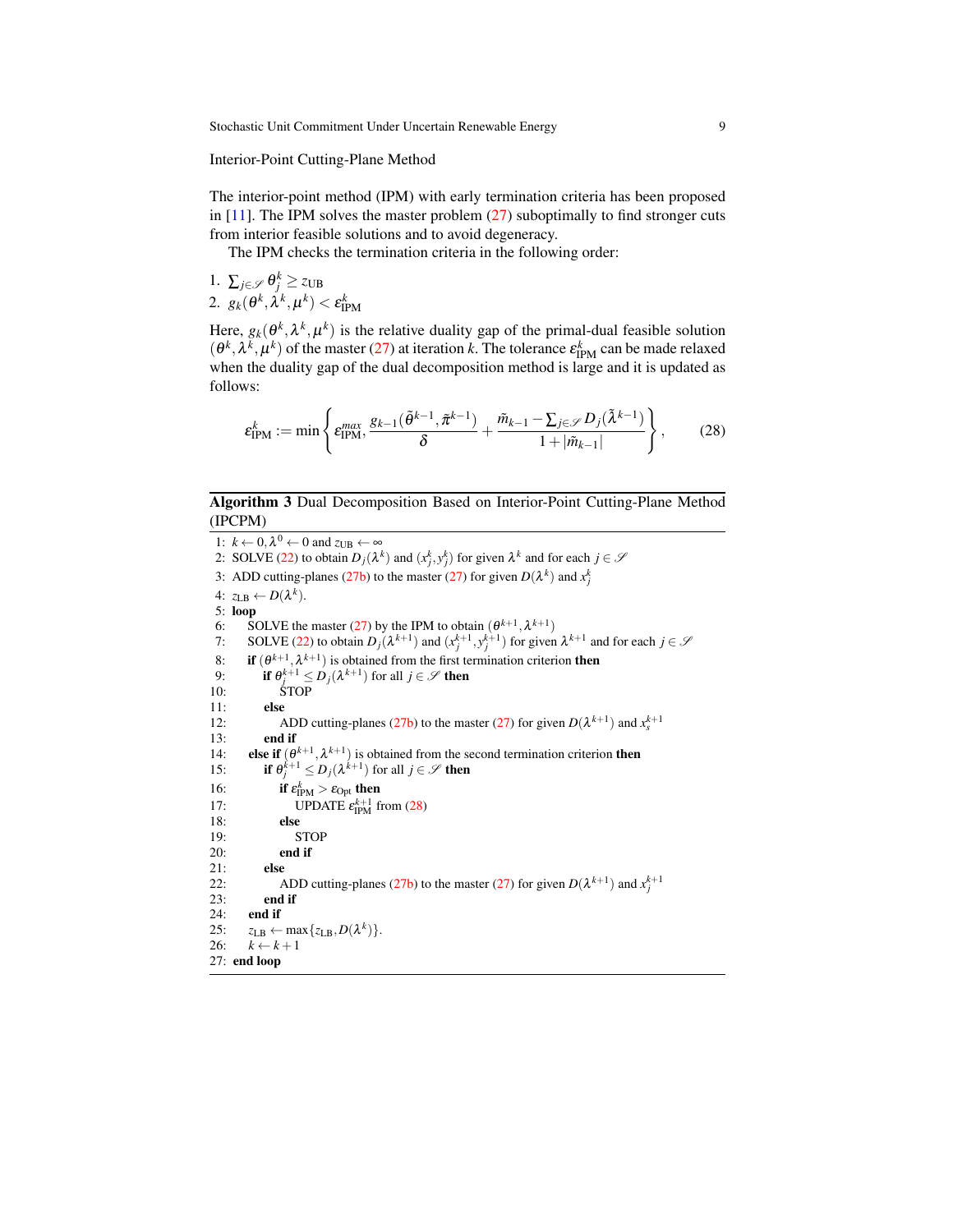where  $\tilde{m}_{k-1} := \sum_{j \in \mathcal{S}} \tilde{\theta}_j^{k-1}$  and  $\delta > 1$  is the *degree of optimality* [\[9\]](#page-17-10). The interiorpoint cutting-plane method is summarized in Algorithm [3.](#page-8-1) Algorithm [3](#page-8-1) terminates after a finite number of iterations with an optimal solution of the Lagrangian dual problem [\(23\)](#page-5-1) (see Theorem 2 in [\[11\]](#page-17-1) for a proof).

Bundle Method

The bundle method is a stabilized cutting-plane method where a quadratic stabilizing term is added to the objective function of the master [\(27\)](#page-6-1). As a result, the method solves the master problem

<span id="page-9-2"></span>
$$
\max_{\theta_j, \lambda} \sum_{j \in \mathscr{S}} \theta_j + \frac{1}{2\tau} \| \lambda - \lambda^+ \|^2
$$
 (29a)

<span id="page-9-1"></span>
$$
\text{s.t. } \theta_j \le D_j(\lambda^l) + \left(H_j x_j^l\right)^T (\lambda - \lambda^l), \ \forall j \in \mathcal{S}, \ l = 0, 1, \dots, k,
$$
 (29b)

where  $\lambda^+$  is a *stability center* and  $\tau > 0$  is a parameter that defines the *stabilization effect* [\[12\]](#page-17-11). Note that the bundle method becomes equivalent to the cutting-plane method for a large  $\tau$  and the subgradient method for a small  $\tau$ . A bundle method for dual decomposition is summarized in Algorithm [4](#page-9-0) as presented in [\[13\]](#page-17-9), where the dual of the master problem  $(27)$  is solved. Algorithm [4](#page-9-0) is convergent in the limit [\[13\]](#page-17-9).

#### <span id="page-9-0"></span>Algorithm 4 Dual Decomposition Based on Bundle Method

1: Choose initial  $\kappa \in (0,1)$  and  $t > 0$ ,  $k \leftarrow 0$ ,  $\lambda^+ \leftarrow 0$  and  $\lambda^0 \leftarrow 0$ 2: SOLVE [\(22\)](#page-5-2) to obtain  $D_j(\lambda^k)$  and  $(x_j^k, y_j^k)$  for given  $\lambda^k$  and for each  $j \in \mathcal{S}$ 3:  $z_{LB} \leftarrow D(\lambda^k)$ 4: loop 5: ADD cuts [\(29b\)](#page-9-1) to the master [\(29\)](#page-9-2) for given  $D(\lambda^k)$  and  $x_j^k$ 6: SOLVE the master [\(29\)](#page-9-2) to obtain  $(\theta^{k+1}, \lambda^{k+1})$ 7:  $v \leftarrow \sum_{j \in \mathscr{S}} \theta_j^{k+1} - z_{\text{LB}}$ 8: **if**  $v < \varepsilon (1 + |z_{LB}|)$  then<br>9: **STOP** STOP 10: end if 11:  $k \leftarrow k+1$ 12: SOLVE [\(22\)](#page-5-2) to obtain  $D_j(\lambda^k)$  and  $(x_j^k, y_j^k)$  for given  $\lambda^k$  and for each  $j \in \mathcal{S}$ . 13:  $u \leftarrow 2t \left[1 - \left(D(\lambda^k) - z_{\text{LB}}\right)/v\right]$ 14: UPDATE *t* ← min { max { $u, t/10, 10^{-4}$ }, 10*t* } 15: if  $D(\lambda^k) - D(\lambda^+) > \kappa v$  then 16: **UPDATE**  $z_{LB} \leftarrow D(\lambda^k)$ 17: **UPDATE**  $\lambda^+ \leftarrow \lambda^k$ 18: end if 19: end loop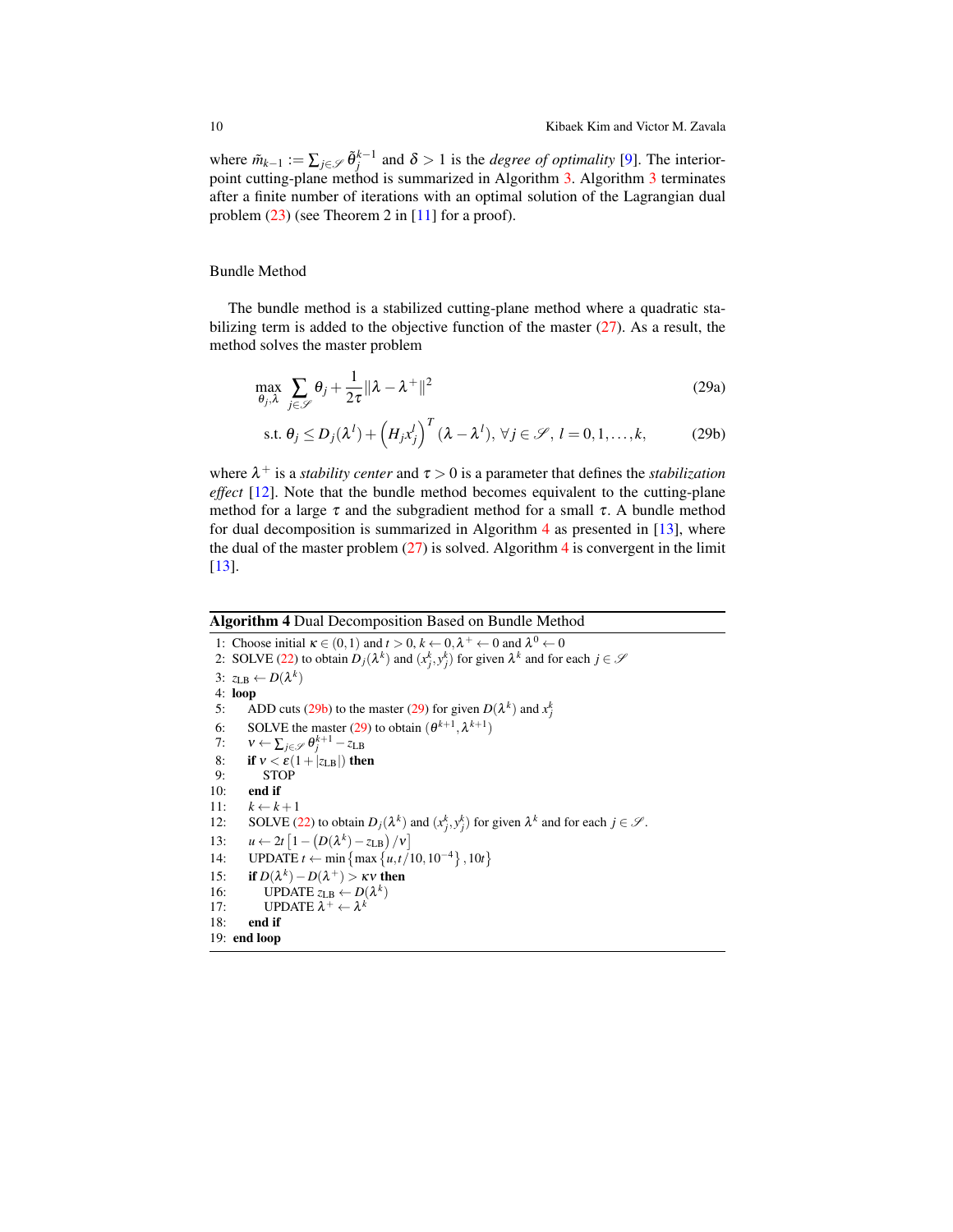We also note that stabilization of the master solution can be achieved using a trust-region constraint (as opposed to the quadratic term used in the bundle method), as is done in [\[11\]](#page-17-1). The trust-region avoids the need of tuning the parameter  $\tau$ .

## *2.2 Progressive Hedging*

Progressive hedging is a scenario decomposition framework that is partly motivated by the augmented Lagrangian dual of [\(18\)](#page-4-2)

<span id="page-10-0"></span>
$$
L_r(\hat{x}, \lambda) = \sum_{j \in \mathscr{S}} \pi_j \left( c^T x_j + q_j^T y_j \right) + \sum_{j \in \mathscr{S}} \lambda^T \left( H_j x_j \right) + 0.5 \rho \| \sum_{j \in \mathscr{S}} H_j x_j \|^2
$$
  
= 
$$
\sum_{j \in \mathscr{S}} \pi_j \left( c^T x_j + q_j^T y_j \right) + \sum_{j \in \mathscr{S}} \omega_j^T x_j + 0.5 \rho \| \sum_{j \in \mathscr{S}} \pi_j x_j - \hat{x} \|^2,
$$
 (30)

where  $\omega_j := \lambda^T H_j$ , and the second equality holds because the nonanticipativity constraints  $\sum_{j \in \mathcal{S}} H_j x_j = 0$  is equivalent to  $\sum_{j \in \mathcal{S}} \pi_j x_j - \mathbb{E}[x] = 0$  [\[15\]](#page-17-12). An important observation is that the term  $\|\sum_{j\in\mathcal{S}} \pi_j x_j - \hat{x}\|^2$  of [\(30\)](#page-10-0) cannot be decomposed in scenarios. To achieve decomposition, the progressive hedging algorithm solves subproblems of the form

<span id="page-10-1"></span>
$$
P_j(\hat{x}, \omega, \rho) := \min \{ \pi_j (c^T x_j + q_j^T y_j) + \omega^T x_j + 0.5 ||\rho^T (x_j - \hat{x})||^2 : (x_j, y_j) \in G_j \},
$$
\n(31)

where the vector  $\hat{x}$  is the expected value of *x* from the previous iteration,  $\omega \in \mathbb{R}^{n_1}$  is a price vector and  $\rho > 0$  is a perturbation vector. For computational efficiency, the quadratic proximal term of  $(31)$  is often approximated using piecewise linear functions  $[18]$ . Note that the progressive hedging subproblem  $(31)$  has structural connections with the augmented Lagrangian [\(30\)](#page-10-0). Unlike the (augmented) Lagrangian relaxation, however, the progressive hedging method seeks to find a feasible solution (i.e., an upper bound). The method is summarized in Algorithm [5.](#page-10-2)

## <span id="page-10-2"></span>Algorithm 5 Progressive Hedging (PH)

1:  $k \leftarrow 0$  and  $\omega_j^0 \leftarrow 0$  for each  $j \in \mathcal{S}$ 2: SOLVE  $P_j(0,0,0)$  to obtain  $(x_j^k, y_j^k)$  for all  $j \in \mathcal{S}$ 3:  $z_{LB} \leftarrow \sum_{j \in \mathcal{S}} P_j(0,0,0).$ 4:  $k \leftarrow k+1$ 5: repeat 6: UPDATE  $\hat{x}^{k-1} \leftarrow \sum_{j \in \mathcal{S}} \pi_j x_j^{k-1}$ 7: UPDATE  $\omega_j^k \leftarrow \omega_j^k + \rho \left( x_j^{k-1} - \hat{x}_j^{k-1} \right)$  for each  $j \in \mathcal{S}$ . 8: SOLVE  $P_j(\hat{x}_j^{k-1}, \omega_j^k, \rho)$  to obtain  $(x^k, x^k)$  for each  $j \in \mathcal{S}$ . 9:  $k \leftarrow k+1$ 10: **until**  $x_j^k$  are equal for all  $j \in \mathcal{S}$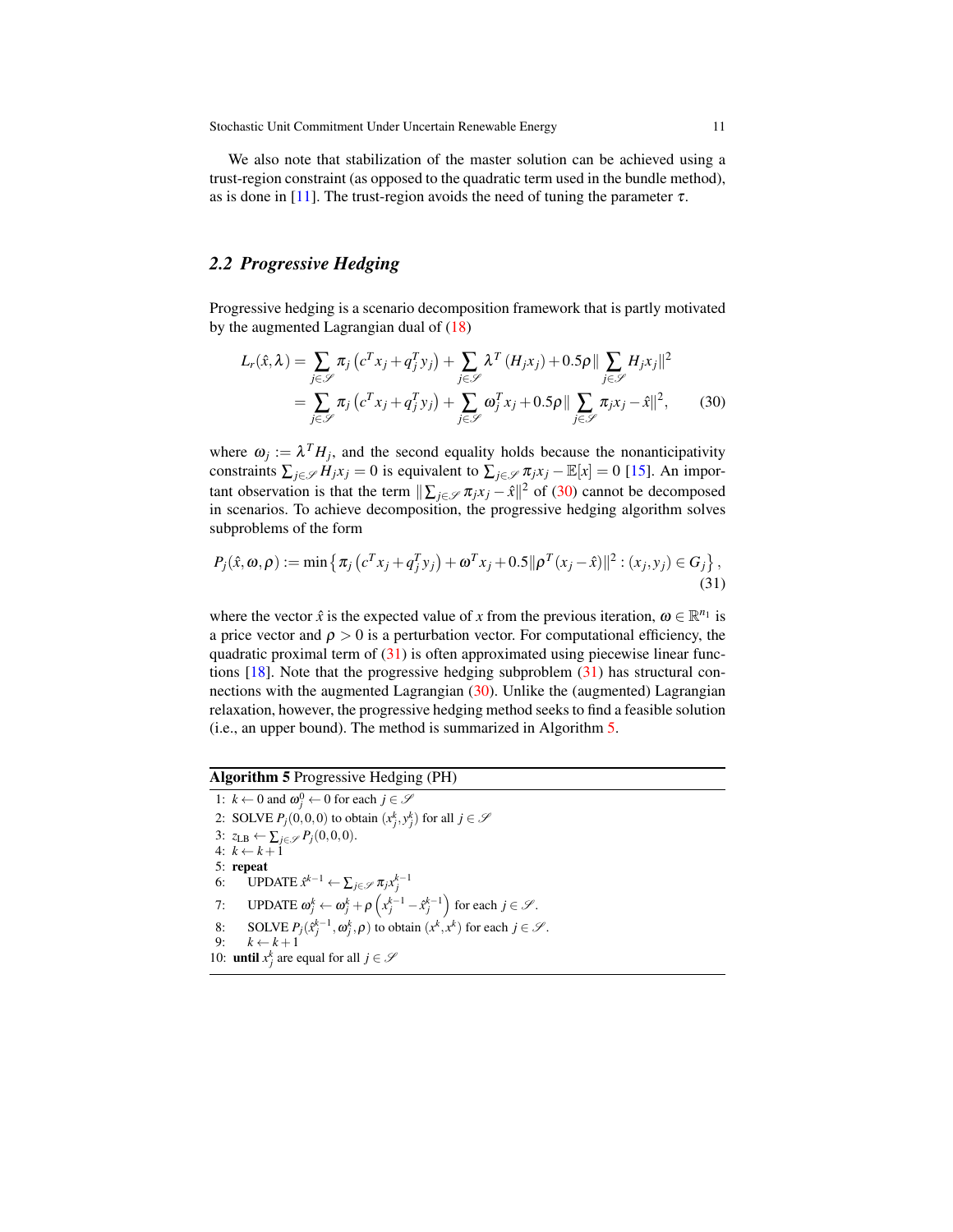The choice of the perturbation vector  $\rho$  can significantly affect algorithmic performance. A small value of  $\rho$  may require many iterations to achieve changes in the first-stage variables, whereas a large value may lead to a suboptimal solution. Different strategies for computing  $\rho$  are discussed in [\[17\]](#page-17-13). We also note that Algorithm [5](#page-10-2) cannot be guaranteed to terminate in a finite number of steps but it often provides good quality solutions.

## *2.3 Incorporating Benders-type Cutting-Plane Procedure*

It is possible to combine dual decomposition and Benders techniques. For instance, a Benders-type cutting-plane procedure has been proposed for the Lagrangian subproblems  $(22)$  in [\[11\]](#page-17-1). The aim of the cutting-plane procedure is to eliminate infeasible first-stage solutions and to tighten the Lagrangian subproblems. The computational experiments in [\[11\]](#page-17-1) show significant improvement in the quality of the bounds, number of iterations, and solution time. For simplicity, we use the general definition of set  $G_j := \{(x_j, y_j) : Ax_j = b, T_jx_j + W_jy_j = h_j\}$  for each  $j \in \mathcal{S}$ .

#### Feasibility Cuts

Without loss of generality, let  $(\hat{x}_1, \hat{y}_1) \in G_1$  be the feasible subproblem solution that is infeasible to the original problem  $(18)$ . This situation can occur because the stochastic UC problem might not have relatively complete recourse. For  $j \in \mathcal{S}$ , we solve the linear program

$$
\max_{\mu} \left\{ \mu^T \left( h_j - T_j \hat{x}_1 \right) : \mu^T W_j \le 0, \, |\mu| \le 1 \right\},\tag{32}
$$

where the absolute value  $|\cdot|$  is taken componentwise, until  $\mu_j^T(h_j - T_j x) > 0$  for some *j*. For some *j* such that  $\mu_j^T(h_j - T_j x) > 0$ , we add

<span id="page-11-1"></span><span id="page-11-0"></span>
$$
\mu_j^T (h_j - T_j x) \le 0 \tag{33}
$$

to the constraint set of  $G_j$  for all  $j \in \mathcal{S}$ .

This cut eliminates a candidate first-stage solution  $\hat{x}_1$  that does not have a feasible recourse for the subproblem. We highlight, however, that infeasibility can only be guaranteed to be eliminated if it is detected at the root node of the branch-and-bound tree of the subproblem [\(22\)](#page-5-2).

Optimality Cuts

We assume that  $(\hat{x}_1, \hat{y}_1) \in G_1$  is a feasible subproblem solution that is also feasible with respect to the original problem [\(18\)](#page-4-2). For  $j \in \mathcal{S}$ , we solve the linear program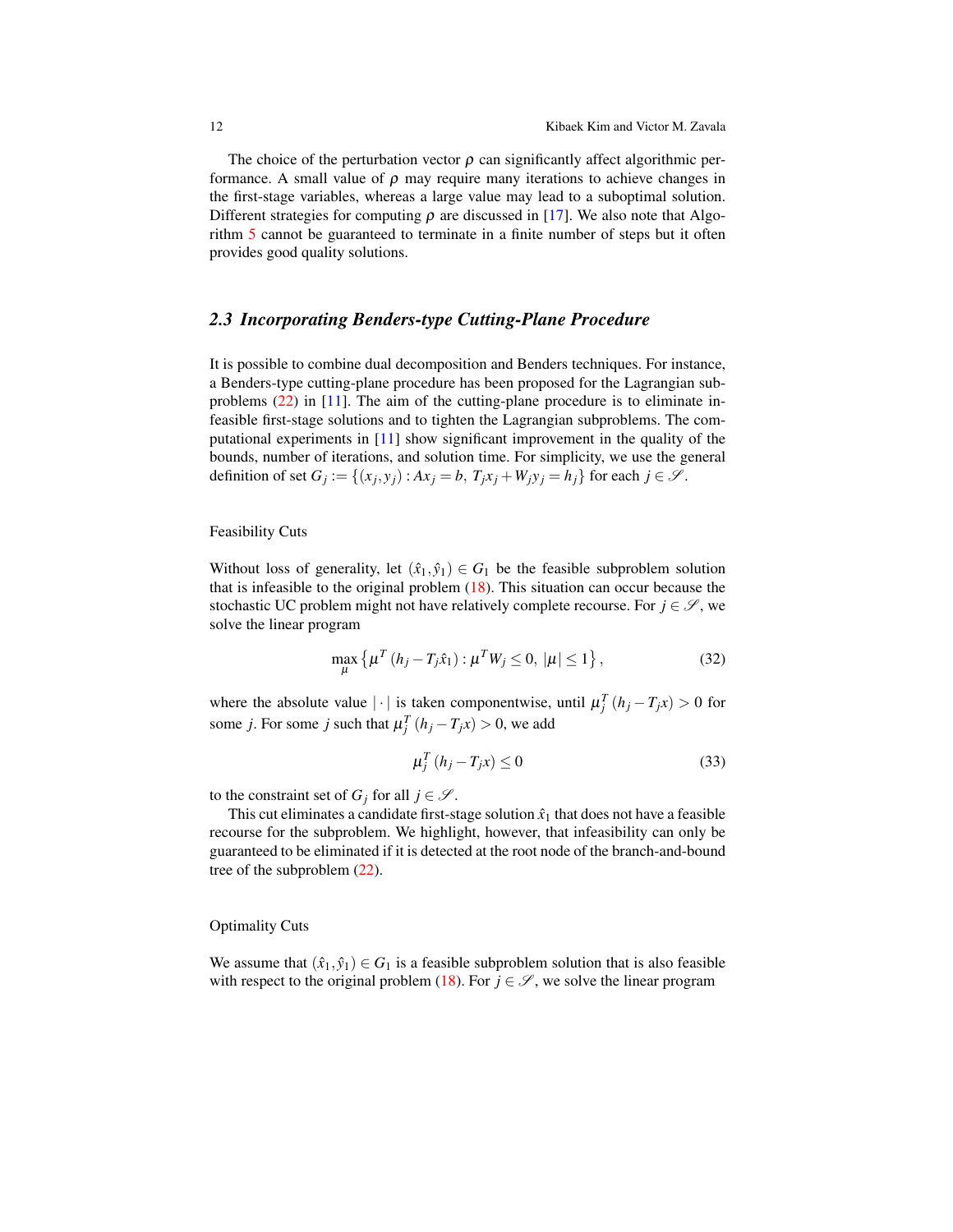Stochastic Unit Commitment Under Uncertain Renewable Energy 13

$$
\max_{\pi} \left\{ \pi^T \left( h_j - T_j \hat{x}_1 \right) : \pi^T W_j \le q_j \right\}.
$$
\n(34)

The optimality cut is generated by

<span id="page-12-2"></span><span id="page-12-0"></span>
$$
c^T x + \sum_{j \in \mathcal{S}} \pi_j^T (h_j - T_j x) \le z_{\text{UB}} \tag{35}
$$

for a given best upper bound  $z_{UB}$  and added to the constraint set of  $G_j$  for all  $j \in \mathcal{S}$ .

Note that the optimality cut  $(35)$  is parameterized by the best known upper bound *z*UB and thus can be tightened as better upper bounds are obtained. In other words, the optimality cut seeks to eliminate first-stage solutions that go above a known upper bound.

Procedure [1](#page-12-1) summarizes the Benders-type cutting-plane procedure for solving the Lagrangian subproblems  $(22)$  by adding the valid inequalities  $(33)$  and  $(35)$ . The procedure can also be applied to other scenario decomposition methods. Moreover, the procedure terminates in a finite number of steps (see Theorem 1 in [\[11\]](#page-17-1)).

<span id="page-12-1"></span>Procedure 1 Cutting-Plane Procedure for Lagrangian Subproblems (CPSub)

```
Require: λ
k
1: for all s \in \mathscr{S} do
2: repeat<br>3: SOI
 (22) to obtain D_j(\lambda^k) and (x_j^k, y_j^k) for \lambda^k4: isFeasible ← true
 5: for all j' \in \mathscr{S} \setminus \{j\} do
 (32) to obtain \mu_{j'} for x_j^k7: if \mu_{j'}^T(h_{j'} - T_{j'}x_j^k) > 0 then
8: \overrightarrow{ADD}(33)(22)
9: isFeasible \leftarrow false10: end if
11: end for 12: until isFeuntil isFeasible = true
13: UPDATE z_{UB}(18) for fixed x_j^k(35)(34) for x_j^k and for all j \in \mathcal{S}15: ADD optimality cut (35) to all the subproblems (22)
16: end for
```
## 3 Numerical Example

We present a numerical example of the stochastic unit commitment (UC) model. We also illustrate how to solve the model by using open-source software packages. In this model, thermal power generators are scheduled over a day. The schedules are subject to uncertainty in wind power generation. We use a modified IEEE 118-bus system with 54 generators, 118 buses, and 186 transmission lines provided in [\[11\]](#page-17-1).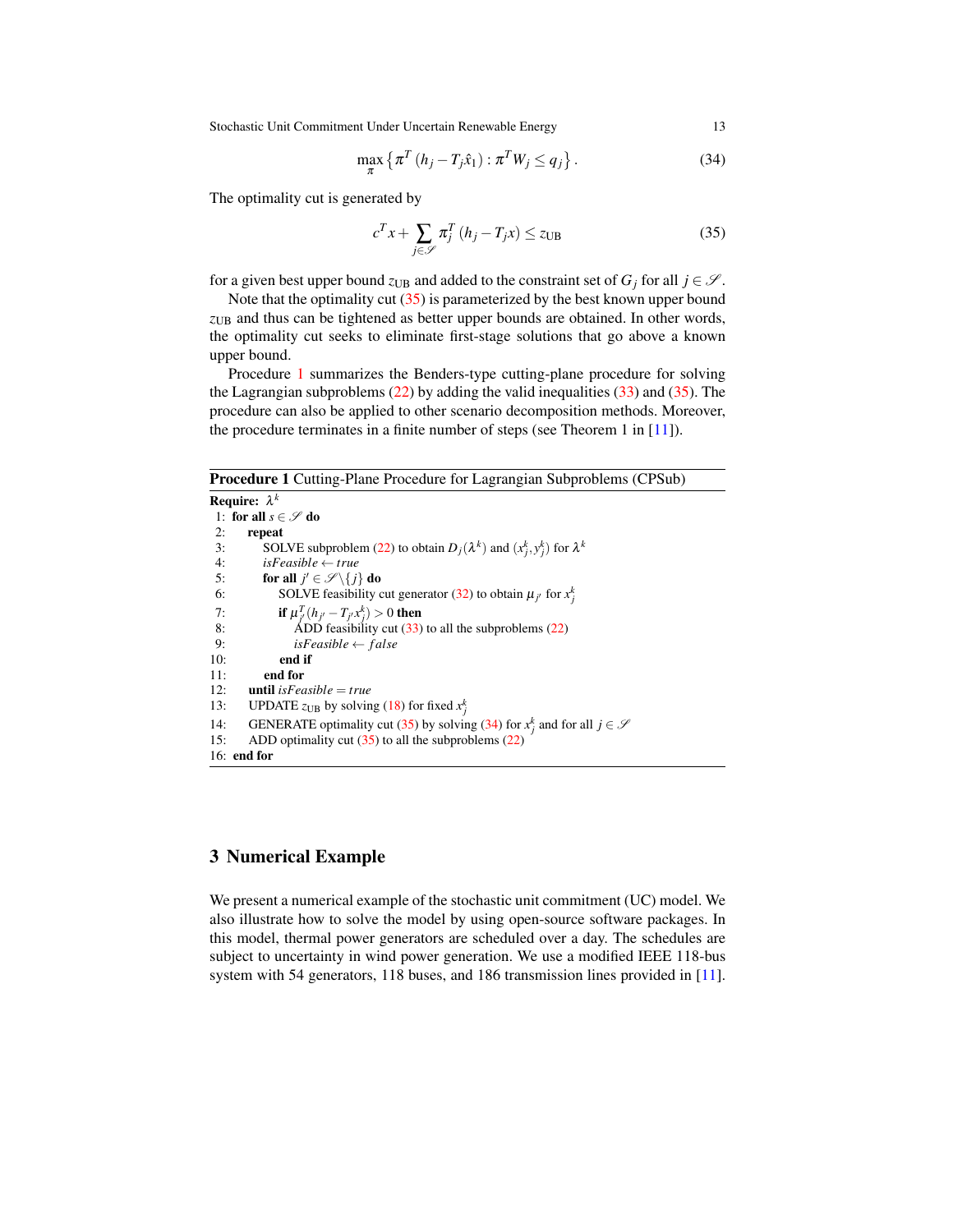We assume that 17 of the 54 generators are allowed to start on demand (second stage) whereas the other generators should be scheduled in advance (first stage). We also consider 3 identical wind farms, each consisting of 120 wind turbines. The demand load is 3,095 MW on average, with a peak of 3,733 MW. The wind power generation level is 494 MW on average, with a peak of 916 MW for the 64 scenarios generated. Figure [1](#page-13-0) shows the 64 scenarios (grey lines) of wind power generation and the mean levels (red lines). We used real wind speed data predicted from the observations of 31 weather stations in the state of Illinois.



<span id="page-13-0"></span>Fig. 1 Wind power generation scenarios for wind farms considered in the stochastic unit commitment model.

|           |              | stochasue unit communiciit mstances |        |
|-----------|--------------|-------------------------------------|--------|
| Scenarios |              | # Rows # Columns # Integers         |        |
| 4         | 120.015      | 38,880                              | 2.592  |
| 8         | 229.303      | 75.168                              | 4.320  |
| 16        | 447,879      | 147.744                             | 7.776  |
| 32        | 885.031      | 292.896                             | 14,688 |
|           | 64 1,759,335 | 583,200                             | 28,512 |

<span id="page-13-1"></span>Table 1 Characteristics of stochastic unit commitment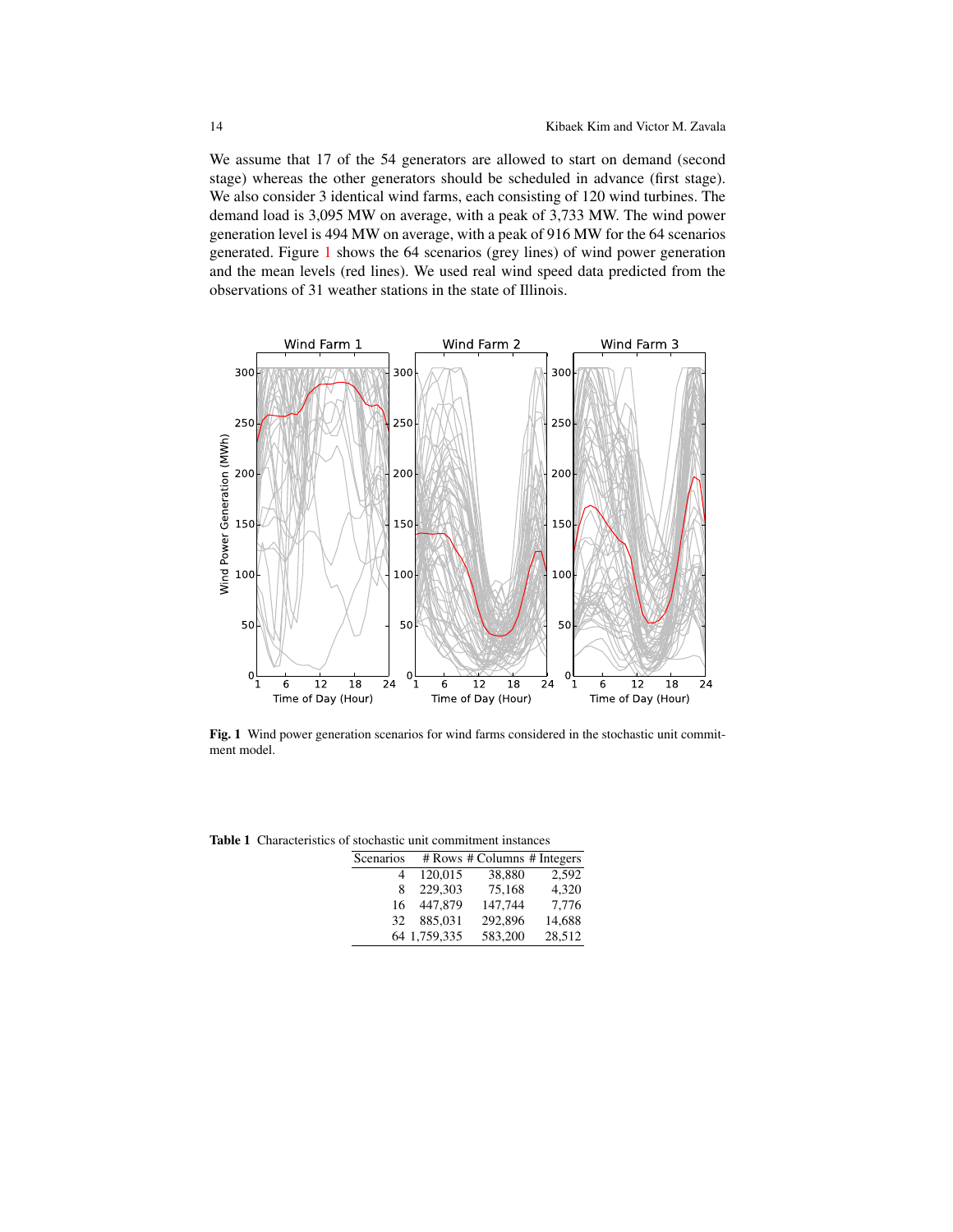Table [1](#page-13-1) presents the size of the stochastic unit commitment instances with 4, 8, 16, 32, and 64 scenarios. The first stage has 10,727 constraints and 2,592 variables including 864 integer variables, and the second stage has 27,322 constraints and 9,072 variables including 432 integer variables.

We also solve the extensive form of the problems by using SCIP [\[2\]](#page-16-1) (version 3.1.1) with a 6-hour time limit and a 0.01% optimality gap tolerance. Table [2](#page-14-0) presents the computational results for the extensive form. All the instances (except the 4-scenario instance) could not reach the 0.01% optimality gap with the 6-hour limit. Moreover, the 64-scenario instance found a poor lower bound without an upper bound.

To avoid scalability issues, we solved the stochastic UC problems by using the scenario decomposition methods presented in Section [2.](#page-4-3) Specifically, we use the DSP package [\[11\]](#page-17-1) (version 0.2.0) and PySP [\[18\]](#page-17-2) in the Pyomo package (version 4.0.9682) for the dual decomposition and progressive hedging methods, respectively. DSP and PySP solve the subproblems with 0.01% of optimality gap by using  $SCIP$  (version 3.1.1) and CBC [\[7\]](#page-17-14) (version 2.8), respectively. We could not use SCIP for PySP, because the interface of SCIP for PySP does not allow us to set optimality gap tolerance. All computations were run on *Blues*, a 310-node computing cluster at Argonne National Laboratory. Each node on the Blues cluster has two 8-core 2.6 GHz Xeon processors and 64 GB of RAM.

Table 2 Numerical results for the extensive form of the stochastic unit commitment problems

<span id="page-14-0"></span>

|    | Scenarios Branch-and-Cut Nodes Upper Bound Lower Bound Gap (%) Time (sec.) |          |          |          |         |
|----|----------------------------------------------------------------------------|----------|----------|----------|---------|
| 4  | 88831                                                                      | 907035.3 | 906089.9 | 0.01     | 6632    |
| 8  | 58235                                                                      | 904068.1 | 903567.8 | 0.05     | > 21600 |
| 16 | 3505                                                                       | 900806.1 | 900200.3 | 0.07     | > 21600 |
| 32 | Q                                                                          | 907536.0 | 901759.8 | 0.64     | > 21600 |
| 64 |                                                                            | $\infty$ | 33605.4  | $\infty$ | > 21600 |

## *3.1 Lower and Upper Bounds from Dual Decomposition*

We first solve the problems using the dual decomposition method implemented in the DSP solver. We use the interior-point cutting-plane method (IPCPM) for solving the master problem  $(27)$ . We also use the Benders-type cutting-plane procedure (CPSub). DSP is capable of solving a problem in parallel with up to  $S<sup>2</sup>$  number of computing cores (i.e., up to 4,096 cores for the 64-scenario instance). However, in our numerical example, we use only up to 2,048 cores on the Blues cluster.

Table [3](#page-15-0) shows that upper and lower bounds are obtained with  $< 0.01\%$  optimality gap for all the problem instances. Moreover, the DSP solutions terminated after the first iteration for the 4-, 8- and 16-scenario instances because the CPSub procedure excluded infeasible first-stage solutions and tightened the scenario subproblems.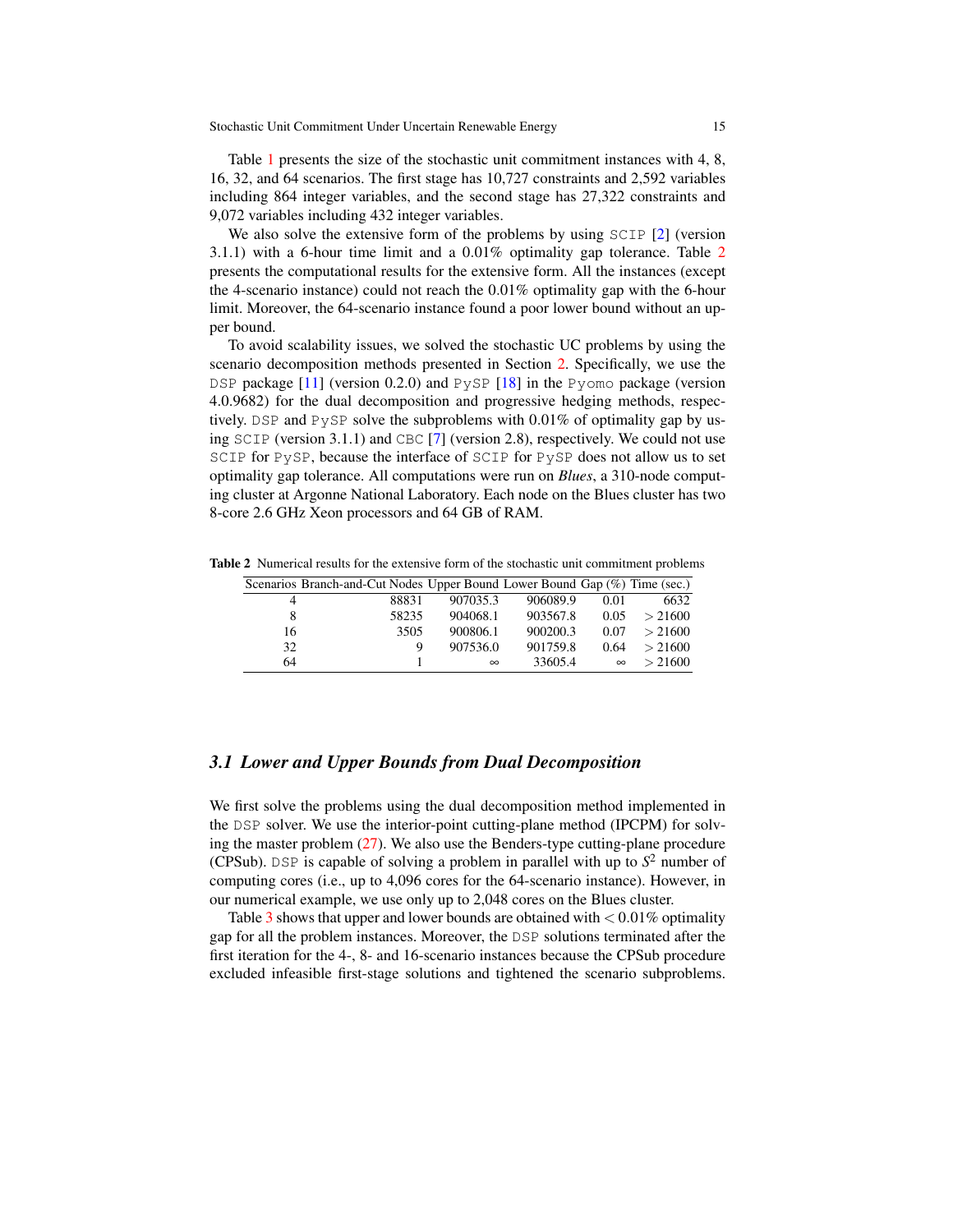<span id="page-15-0"></span>

|    |    |          |                     |     | Scenarios Iterations Upper Bound Lower Bound Gap (%) Time/Iter. (sec.) Total Time (sec.) |
|----|----|----------|---------------------|-----|------------------------------------------------------------------------------------------|
|    |    | 907046.1 | 906979.1 < 0.01     | 551 | 551                                                                                      |
| 8  |    | 904006.6 | $903953.5 \le 0.01$ | 667 | 667                                                                                      |
| 16 |    | 900706.3 | 900650.7 < 0.01     | 764 | 764                                                                                      |
| 32 | 19 | 903227.7 | 903149.9 < 0.01     | 390 | 7424                                                                                     |
| 64 | 16 | 895118.0 | $895044.6 \le 0.01$ | 895 | 14320                                                                                    |

Table 3 Numerical results for stochastic unit commitment problem from DSP.

Note that the solution time per iteration does not increase in the number of scenarios due to parallelization of DSP.

We present results for the different variants of dual decomposition discussed in Section [2.](#page-4-3) We compare: the subgradient method (DDSub), IPCPM *without* CPSub (IPCPM), and IPCPM *with* CPSub (DSP). Figure [2](#page-15-1) shows the best upper bound and the best lower bound obtained at each iteration. As can be seen, DSP obtained upper and lower bounds with  $< 0.01\%$  duality gap at the first iteration and achieved termination, whereas IPCPM and DDSub were not able to find upper bounds for the first 53 iterations and the first 47 iterations, respectively. This clearly indicates that *the problem does not have relatively complete recourse.* Moreover, DSP found tighter lower bounds than DDSub and IPCPM because of the ability to tighten the



<span id="page-15-1"></span>Fig. 2 Upper bounds and lower bounds obtained with DSP with and without Procedure [1](#page-12-1) and with the subgradient method.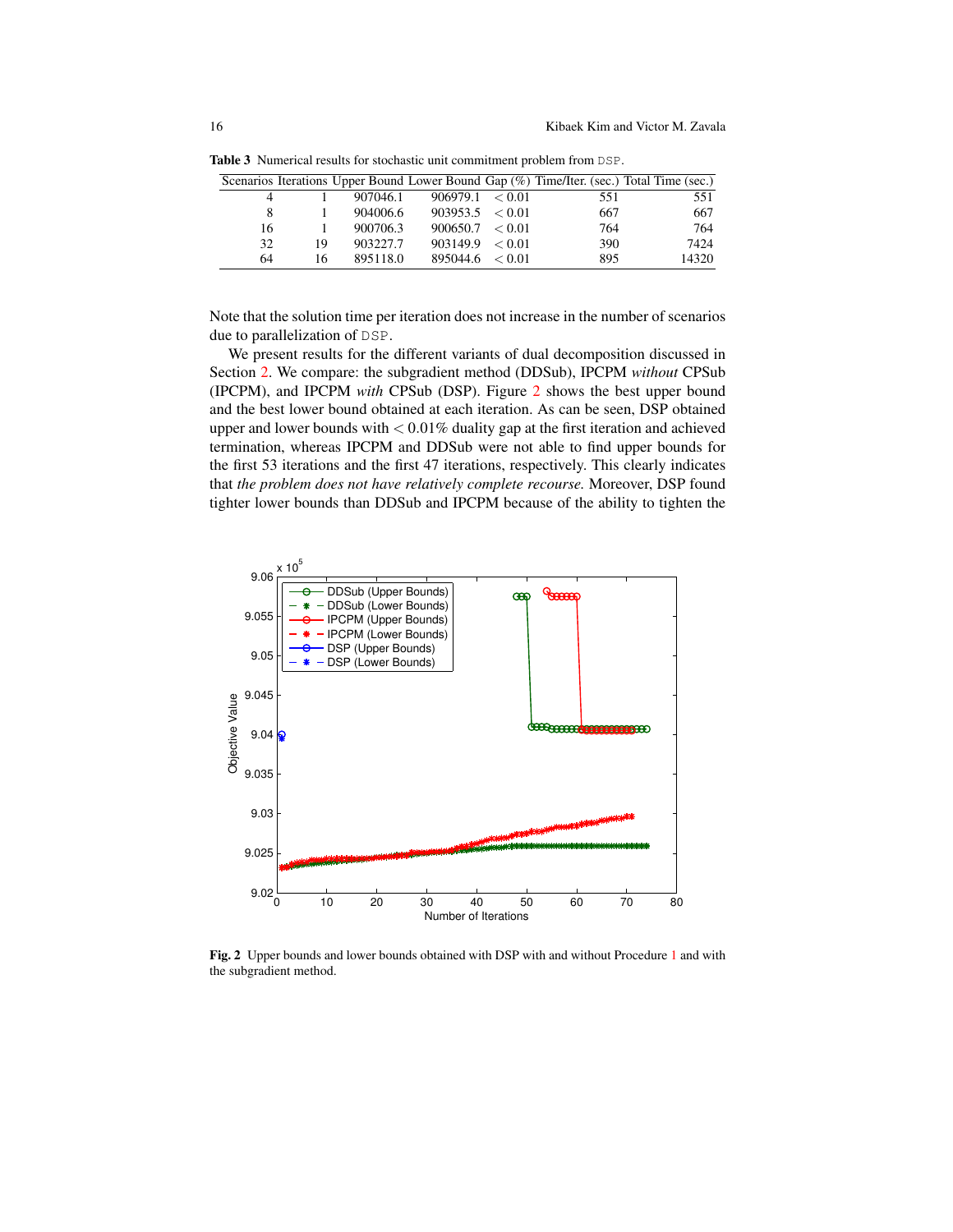subproblems by Procedure [1.](#page-12-1) The figure also shows that IPCPM found better lower and upper bounds than DDSub.

## *3.2 Upper Bounds from Progressive Hedging*

We now present results for the progressive hedging method implemented in the PySP package. The subproblem solutions are parallelized by using the Pyro package [\[1\]](#page-16-2) that provides capabilities for distributed computing. In our numerical example, we set the initial perturbation vector  $\rho := 1.0$  and later adjust it in proportion to the objective function coefficient [\[18\]](#page-17-2). We also set the  $--enable-ww-extension$ option, which enables additional heuristics for finding feasible solutions [\[17\]](#page-17-13). We note that one could tune parameters and devise other heuristics.

Table [4](#page-16-3) presents the results from solving the stochastic UC problems by the progressive hedging method in  $P_{\rm V}$ SP. P $_{\rm V}$ SP found tight upper bounds for the 4-, 8, 16-, and 32-scenario problems. For the 64-scenario problem, however, PySP could not find an upper bound after 53 iterations and 6 hours of solution time. We also note that parallelization keeps the time per iteration constant as we increase the number of scenarios. The number of iterations, however, also tends to increase as we increase the number of scenarios, because the number of nonanticipativity constraints increases.

Table 4 Numerical results for stochastic unit commitment problem from PySP.

<span id="page-16-3"></span>

|    |    |          |     | Scenarios Iterations Upper Bound Time/Iter. (sec.) Total Time (sec.) |
|----|----|----------|-----|----------------------------------------------------------------------|
|    |    | 907042.5 | 245 | 1224                                                                 |
| 8  | 13 | 904041.2 | 203 | 2645                                                                 |
| 16 | 26 | 900712.1 | 240 | 6228                                                                 |
| 32 | 20 | 903355.7 | 603 | 12069                                                                |
| 64 | 53 | $\infty$ | 407 | > 21600                                                              |

Acknowledgements This material is based upon work supported by the U.S. Department of Energy, Office of Science, under contract number DE-AC02-06CH11357. We gratefully acknowledge the computing resources provided on Blues, a high-performance computing cluster operated by the Laboratory Computing Resource Center at Argonne National Laboratory. We thank Julie Bessac for providing wind speed prediction data.

## References

- <span id="page-16-2"></span>1. Pyro: Python remote objects (2015). URL <http://pythonhosted.org/Pyro4/>
- <span id="page-16-1"></span>2. Achterberg, T.: Scip: solving constraint integer programs. Mathematical Programming Computation 1(1), 1–41 (2009)
- <span id="page-16-0"></span>3. Bertsekas, D.P., Scientific, A.: Convex Optimization Algorithms. Athena Scientific (2015)